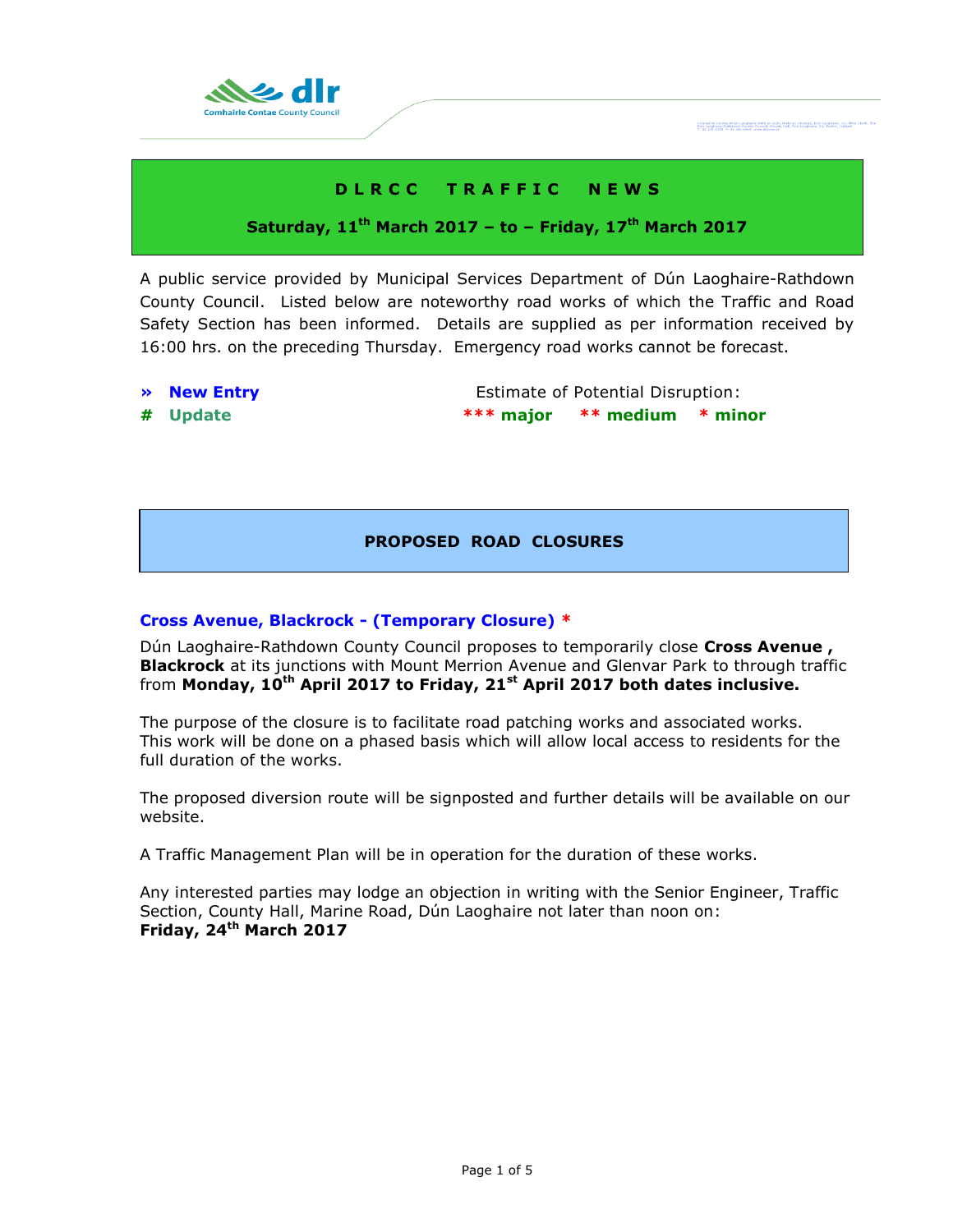# **ROAD CLOSURES**

### **Section 75 of the Roads Act, 1993 Temporary Closure of Enniskerry Road, Stepaside**

Dún Laoghaire-Rathdown County Council has made an order to temporarily close a section of **Enniskerry Road**, from the junction with Burrow Road Southwards through Stepaside Village to the junction with Glenamuck Road South from **12 noon to 5.00 p.m. on Friday 17th March, 2017.**

The purpose of the closure is to facilitate a St. Patrick's Day Parade and associated events in Stepaside Village.

Diversion of traffic will be via Hillcrest Road, Kilgobbin Road, Ballyogan Road and Glenamuck Road South and vice versa.

A Traffic Management Plan will be in place and the diversion routes will be clearly signposted.

### **Section 75 of the Roads Act, 1993 Temporary Closure of Bath Place and Main Street, Blackrock**

Dún Laoghaire-Rathdown County Council has made an order to temporarily close **Main Street, Blackrock from its junction with Bath Place** to traffic lights at Temple Road and Carysfort Avenue, Blackrock to through traffic on **Friday 17th March, 2016 from 12 noon to 2.30 p.m.**

The purpose of the closure is to facilitate St. Patrick's Day festivities for the local community including a road race.

The proposed diversion route will be signposted and details of the plan will be available on our website [www.dlrcoco.ie.](http://www.dlrcoco.ie/)

A Traffic Management Plan will be in place and the diversion routes will be clearly signposted.

### **Section 75 of the Roads Act, 1993 Temporary Closure of River Lane, Loughlinstown**

Dún Laoghaire Rathdown County Council has made an order to temporarily close **River Lane, Loughlinstown** from its junction at Shanganagh Road to Clifton Park entrance from **Monday 6th March, 2017 to Wednesday 15th March, 2017 inclusive**, in order to facilitate sewer and watermain connections to the adjacent to Redbrick Construction site.

A Traffic Management Plan with diversion routes will be in operation and local access will be maintained for the full duration of the works.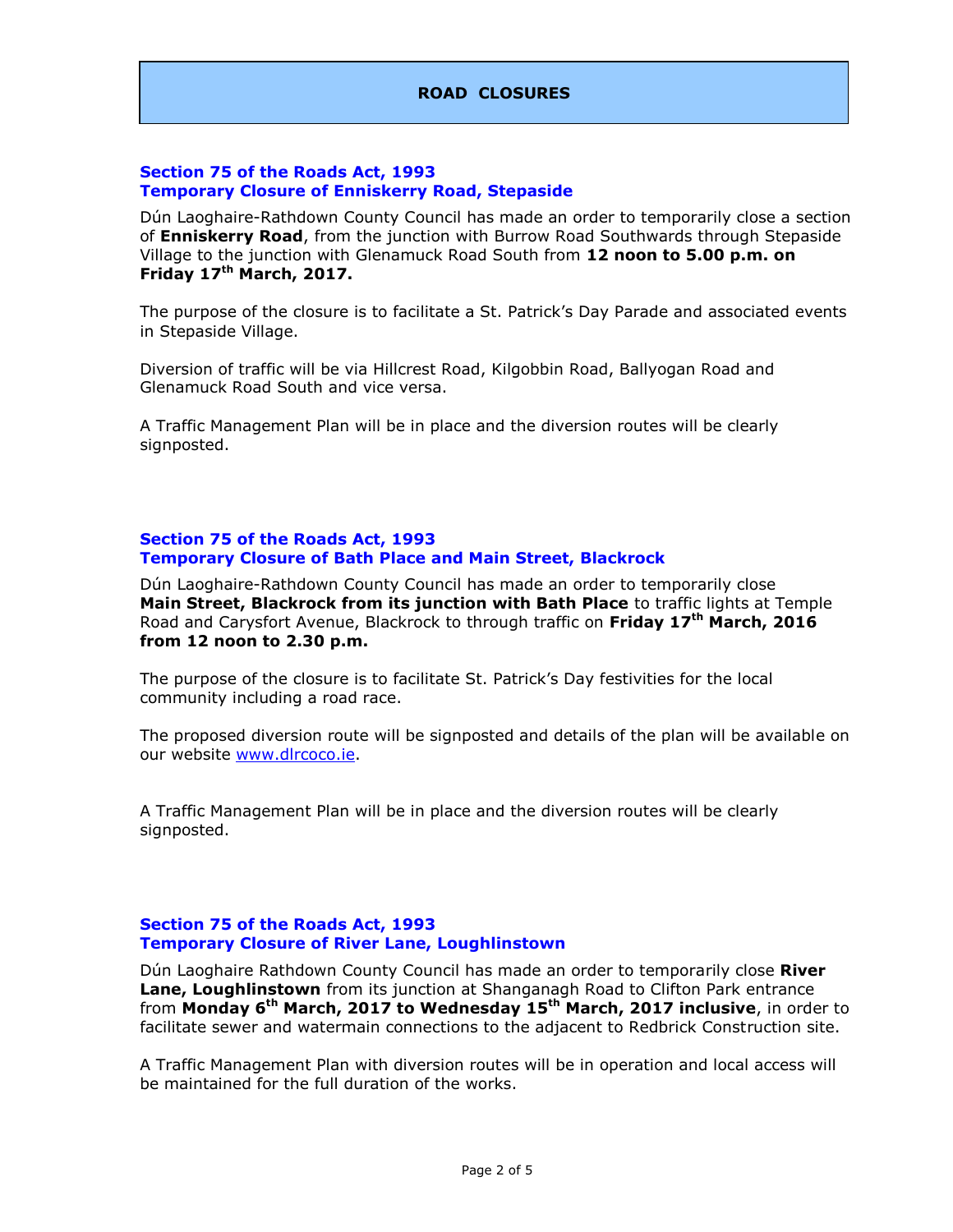# **ROADWORKS / LANE RESTRICTIONS**

### **» New Entry:**

#### **» Shanganagh Road, Shankill \*\***

Installation of pedestrian crossing at Bus Stop 3552 will be undertaken during the week commencing Monday,  $13^{\text{th}}$  March 2017 until Thursday,  $16^{\text{th}}$  March 2017 between 10:00 and 16:00 hrs.

A Stop / Go Traffic Management Plan will be in operation.

### **» Cherrywood Estate, Loughlinstown (cul de sac 1, 2, 3 and 4) \***

GPR survey works will be undertaken in Cherrywood Estate during the week commencing Monday,  $13<sup>th</sup>$  March 2017 ending Thursday,  $16<sup>th</sup>$  March 2017 between 08:00 and 18:00 hrs.

A Traffic Management Plan will be in operation.

# **# Update:**

#### **# R118 / Wyattville Dual Carriageway, Cherrywood \*\*\* (Night works)**

The delivery of the Cherrywood Strategic Development Zone will involve significant construction works over the next 18 months in the Cherrywood area. The first phase of infrastructure provision for the Cherrywood Strategic Development Zone will be delivered by JCL the joint venture between John Cradock Ltd. /Jons Civil Engineering.

Major road works began on the Wyattville Dual Carriageway between M50 Junction 16 and the N11 at Cherrywood, on 9<sup>th</sup> February 2017 and will continue **for the remainder of the year**. The primary focus of this phase of the infrastructure works is the upgrade of the Wyattville Roundabout to a signalised junction, and upgrade of Tullyvale Road, involving road construction, road drainage, public lighting, provision of utilities, etc.

Traffic restrictions will be in place for the duration and delays can be expected. It is intended to retain two lanes of traffic inbound and outbound.

Please note that Pay and Display parking on Tullyvale Road will cease permanently from 1<sup>st</sup> February 2017, however, Pay and Display parking is available adjacent to the Brides Glen Luas stop, on Cherrywood Avenue Extension.

**Night works are planned from Monday 13th to Thursday 16 th March 2017 for 3 no. drainage crossings. These will involve closing traffic down to 1 lane in both directions on the R118 Wyattville Link Road and Roundabout between Cherrywood Business Park and the N11, between the hours of 9pm to 5.30am.**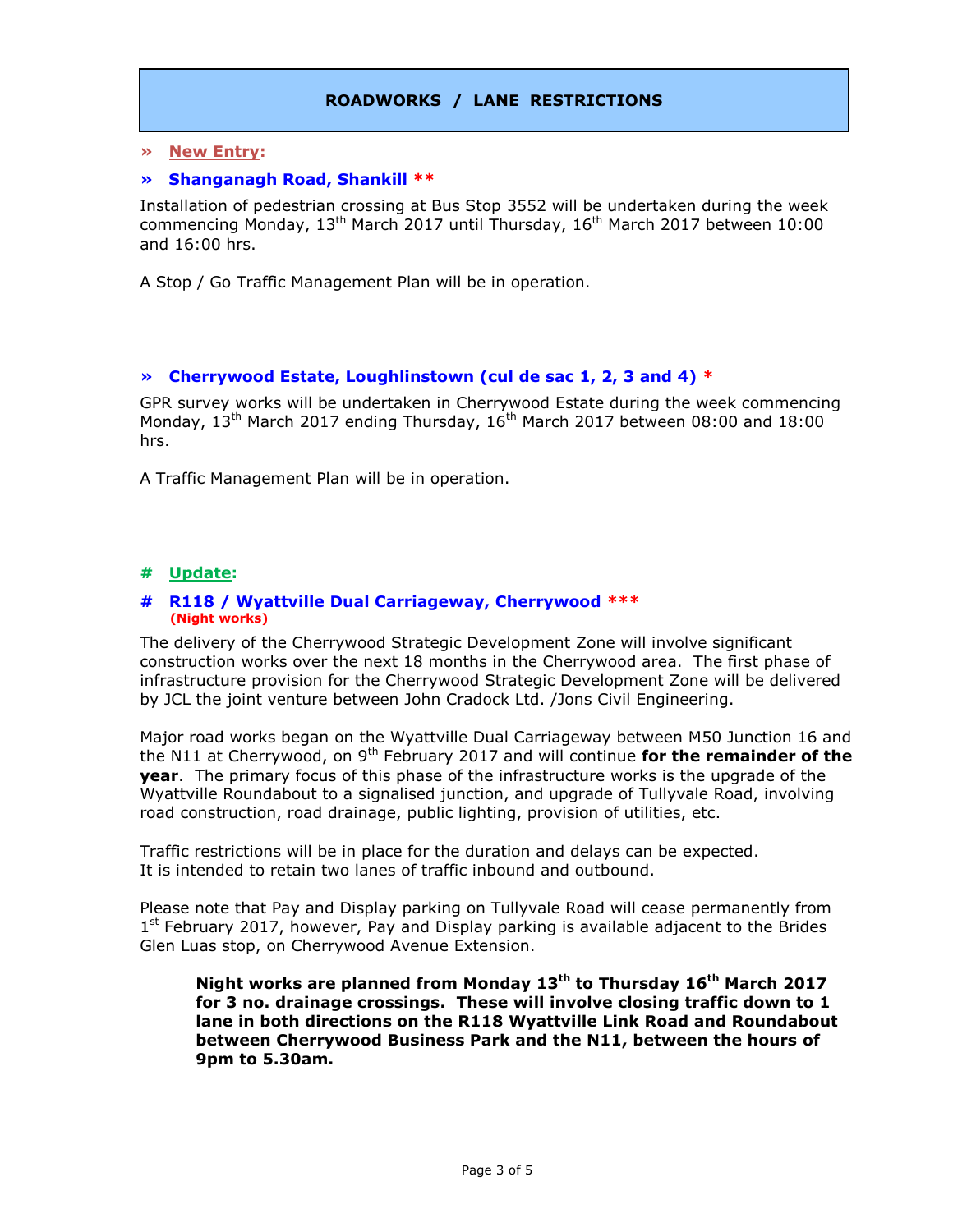#### **# Beaver Row, Donnybrook, road re-surfacing \*\*\* (Weekend works)**

Roadstone Ltd, on behalf of Dublin City Council, proposes to undertake road re-surfacing and ironworks along Beaver Row, Donnybrook, over the coming weeks.

These works will require the closure of Beaver Row and Beech Hill Road to through traffic during the following times:-

Saturday  $11<sup>th</sup>$  March, starting at 8.00am, to Sunday  $12<sup>th</sup>$  March, finishing at 8.00pm.

Access to Beech Hill Road, via Clonskeagh Road, will be maintained at all times during the works.

A Traffic Management Plan will be in place and diversion routes clearly sign-posted.

# **# Pottery Road \*\***

Construction of a new wall on the east side of Pottery Road opposite the entrance to Dún Laoghaire Industrial Estate (opposite Lidl) will continue until Friday, 24<sup>th</sup> March 2017 between 08:00 and 18:00 hrs.

A Traffic Management Plan will be in operation.

# **# Annaville Avenue, Blackrock \*\***

Footpath and road restoration works will continue on Annaville Avenue until Friday,  $31<sup>st</sup>$ March 2017 between 10:00 and 16:00 hrs.

A Traffic Management Plan will be in operation.

# **# Mount Carmel Avenue (Rosemount) \***

Footpath restoration works will continue until Thursday,  $16<sup>th</sup>$  March 2017 between 08:00 and 18:00 hrs.

A Traffic Management Plan will be in operation.

# **# Broadford Road/Marley Court, Nutgrove \***

Footpath restoration works will continue until Thursday, 16<sup>th</sup> March 2017 between 08:00 and 18:00 hrs.

A Traffic Management Plan will be in operation.